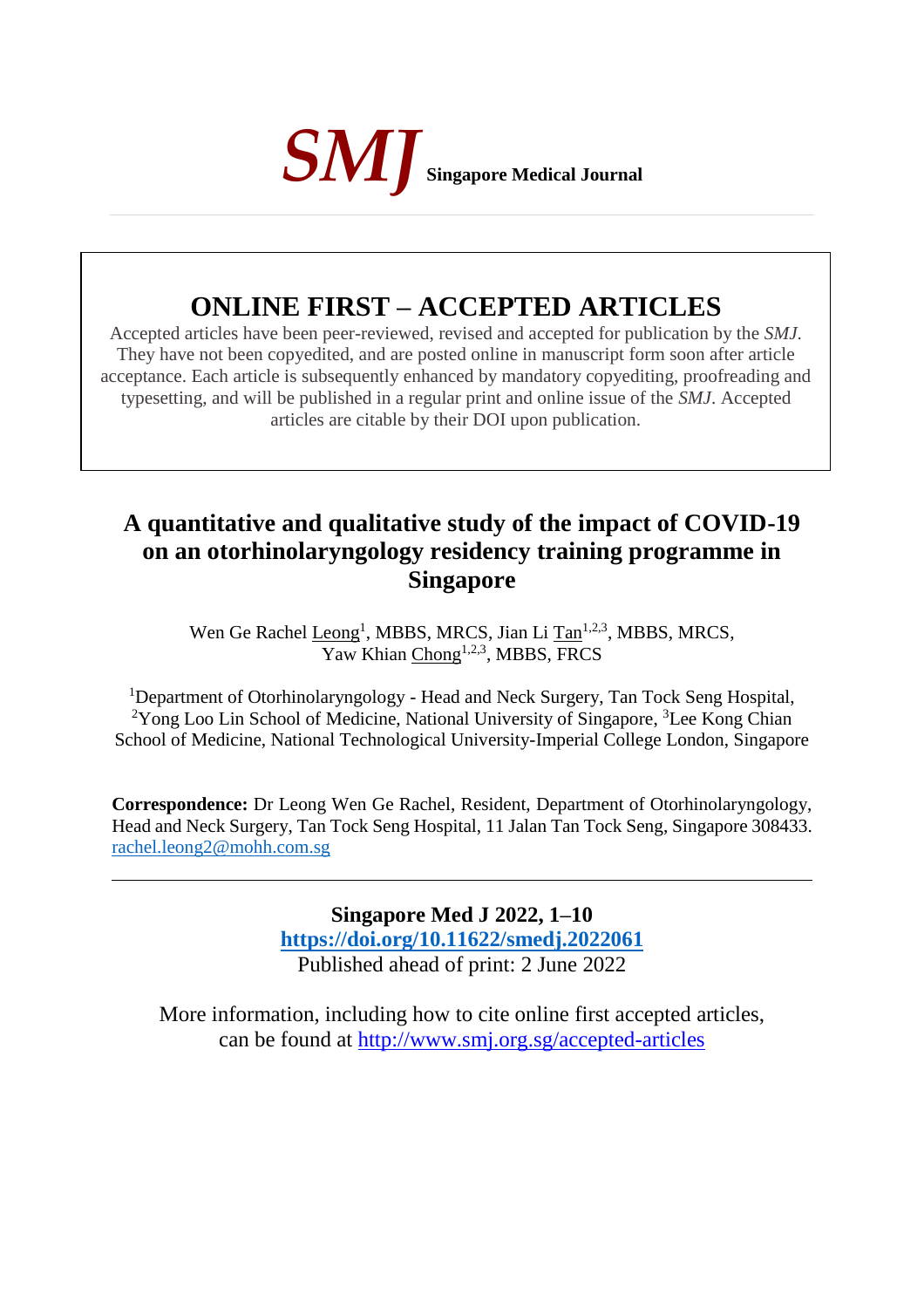#### **INTRODUCTION**

What began as an Epidemic in late December 2019 in Wuhan Province, China, the Coronavirus disease (COVID-19) caused by the Severe Acute Respiratory Syndrome Coronavirus 2 (SARS- $CoV-2$ <sup>(1)</sup> is now labelled a Pandemic by the World Health Organization (WHO).<sup>(2)</sup>

Singapore, like many other countries, was not spared from the punishing effects of this global pandemic. While public health-care directives were introduced in a bid to treat the infected and stem further spread of the disease, this diversion of attention and resources undeniably culminated in significant changes and disruptions to the clinical responsibilities and training of the Otorhinolaryngology (ENT) residents in Singapore.

Hence, the aim of this study was to explore the educational and psychological impact of the COVID-19 pandemic on residents from the ENT Residency Programme at one of the Sponsoring Institutions of the National Healthcare Group (NHG) in Singapore.

#### **METHODS**

This is a cross-sectional study of ENT residents from the NHG ENT Residency Programme. It was conducted from April - May 2020, during which Singapore and its healthcare institutions remained on a heightened alert. The participating sponsoring institution from the NHG was Tan Tock Seng Hospital (TTSH), Singapore.

Our study protocol was formally reviewed and approved by the Domain Specific Review Board, NHG, Singapore. Residents' details were anonymised before analysis.

This study followed the number of ambulatory patients reviewed by a junior ENT resident, the operative loads of a junior and senior ENT resident in the TTSH Department of ENT from 1st January 2020 - 30th April 2020. These figures were directly compared with the respective ambulatory and operative load from 1st January 2019 - 30th April 2019, based on the assumption that the mean ambulatory and operative load of a resident at a public healthcare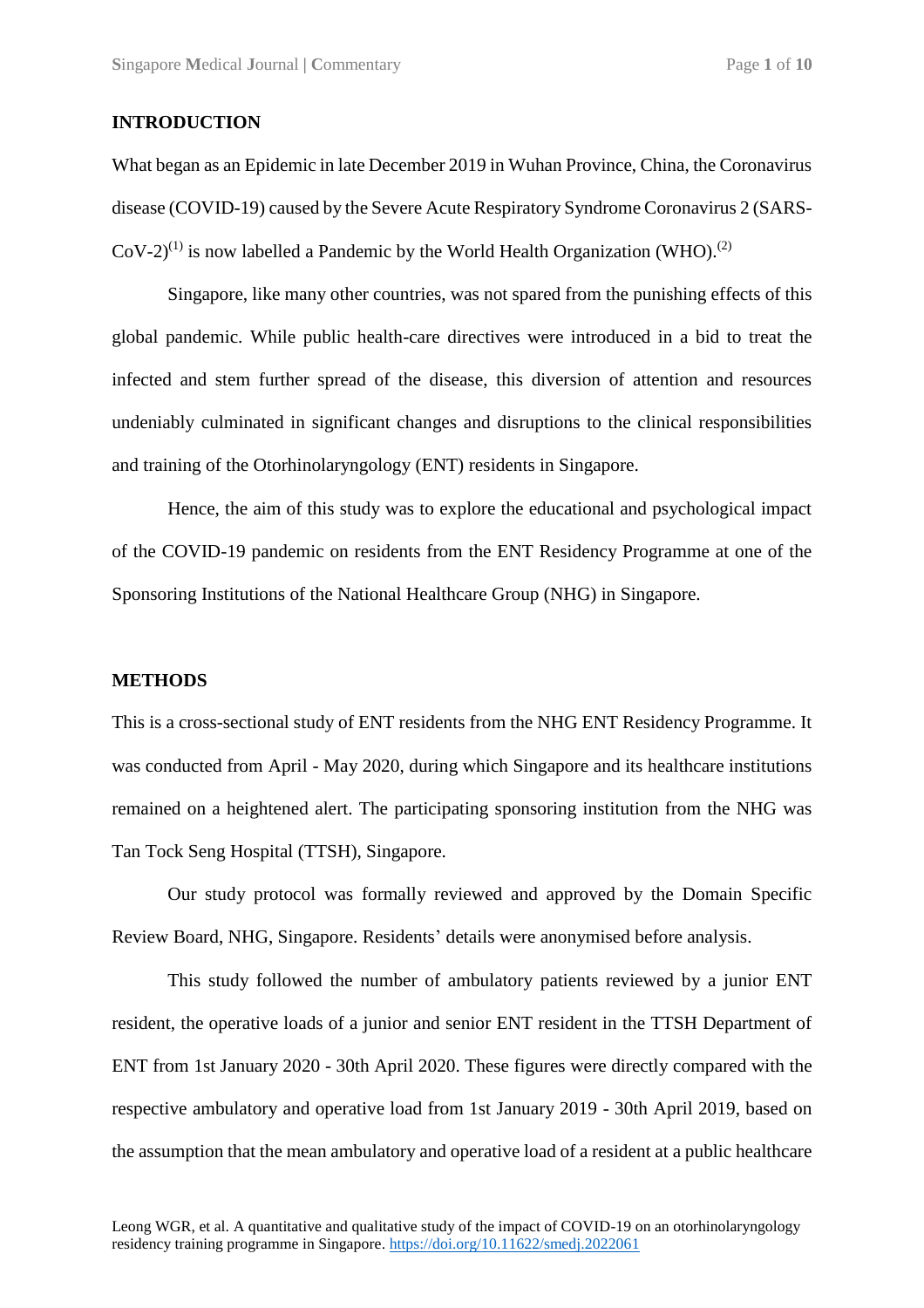institution remained fairly constant across the same time period in a different calendar year. Secondary outcome measures included residents' protected teaching time, disruptions in examination schedules and educational courses.

To evaluate the impact of COVID-19 on the psychological wellness of residents of an ENT training programme, residents were asked to independently complete two questionnaires. Participation was voluntary and anonymity was assured.

The first questionnaire employed was the "General Health Questionnaire (GHQ-12), a validated screening instrument introduced by Goldberg to evaluate for psychological distress.<sup>(3)</sup> It aims to measures 3 domains; Anxiety and depression, social dysfunction and loss of confidence which have arisen from an unpleasant event. It consists of 12 questions, six of which are positively-worded items while the rest comprises negatively-worded items. We adopted the four-point Likert scoring scale (i.e. 0, 1, 2, 3) for our study. The total score ranges from 0 to 36, of which scores more than 12 imply possible psychological distress that may warrant further psychological evaluation (sensitivity 78.9%, specificity 77.4%<sup>(4)</sup>). The second questionnaire was the "Impact of Events Scale – Revised" which is a 22-item self-reported instrument that measures the subjective distress caused by traumatic events. It has 3 subscales (intrusion, avoidance and hyperarousal), which are closely affiliated with post-traumatic stress disorder (PTSD) symptoms. A total IES-R cut-off score of 24 raises the clinical concern of PTSD and its associated mental well-being consequences.<sup>(5)</sup>

All statistical analyses in this study were performed using the Statistical Package for the Social Sciences (SPSS, Chicago, III), Version 20.0. Comparative analysis of means was performed using the T Test. A P Value of < 0.05 is considered statistically significant.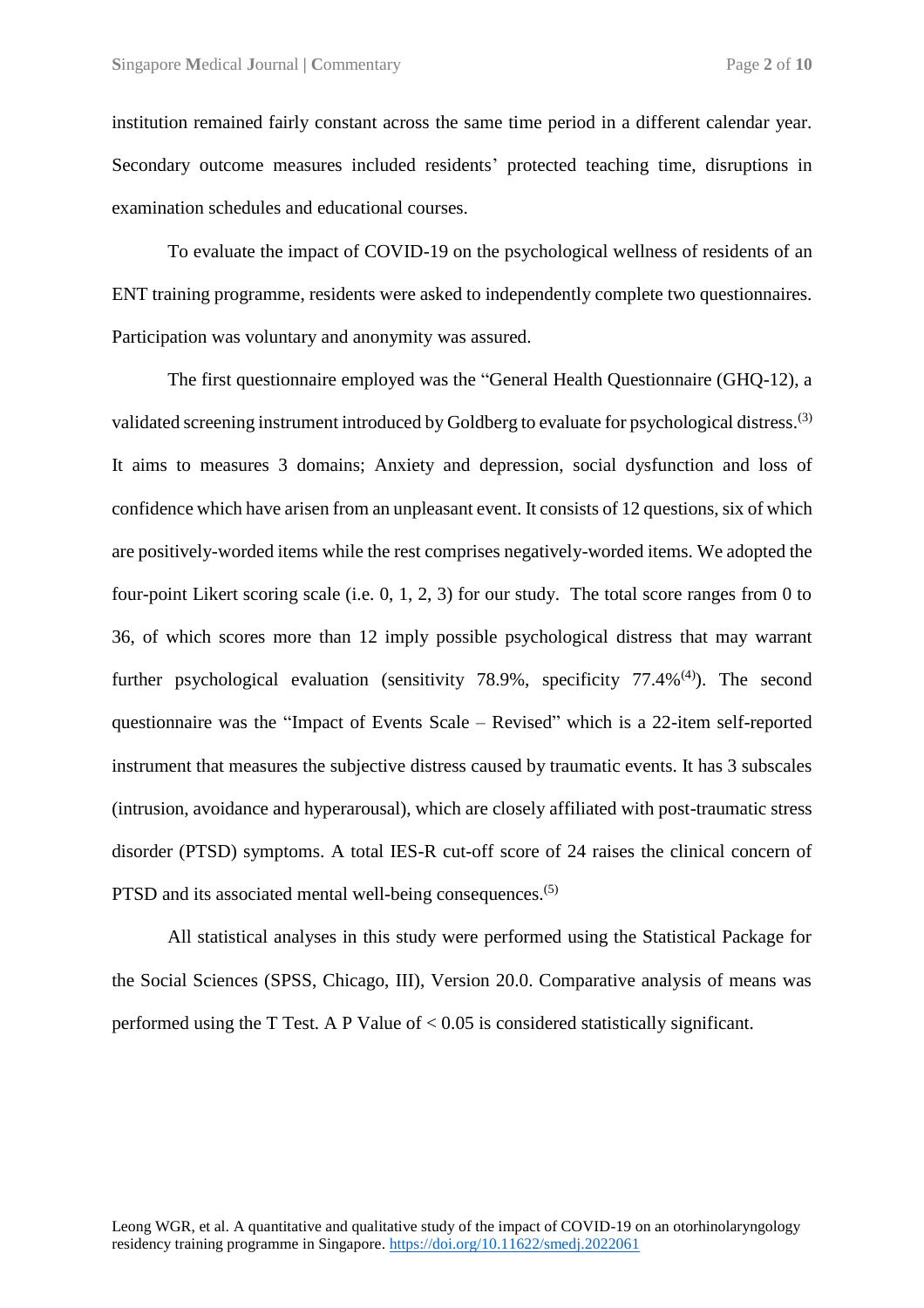#### **RESULTS**

In this study, the ambulatory clinical load, measured by the mean number of patients reviewed by a junior ENT resident in January - April 2019 was directly compared with that across the same time period in 2020, during the heightened phase of the disease outbreak in Singapore. From January - April 2019, the mean number of patients seen by a junior ENT resident per month was  $130.75 \pm 54.78$ . This decreased significantly during the COVID-19 disease outbreak in the subsequent year to a mean of  $70.50 \pm 32.19$  patients (P < 0.001). (Table I, Fig. 1)

|      | <b>January</b> | <b>February</b> | <b>March</b> | April | <b>Mean</b><br><b>SD</b>           | $(\pm$   P Value |
|------|----------------|-----------------|--------------|-------|------------------------------------|------------------|
| 2019 | 135            | 195             | 149          | 44    | $130.75 \pm 54$   P < 0.001<br>.78 |                  |
| 2020 |                | <sup>15</sup>   | 72           | 24    | $70.50 \pm 32.$<br>19              |                  |

**Table I.** Ambulatory Clinical Load of a Junior Resident in 2019 and 2020 (January - April)

The negative impact of the COVID-19 disease outbreak on education was further compounded by a significant drop in the mean operative load across the same time period (January - April) from Year 2019 to Year 2020. From January - April 2019, the mean number of surgeries per month performed by a junior ENT resident was  $25.50 \pm 7.43$ . This fell to a mean of  $16.50 \pm 6.22$  (P < 0.001) cases in the subsequent year during the COVID-19 disease outbreak. (Table II, Fig. 2) This finding was similarly observed in a senior ENT resident where the mean number of surgeries performed per month fell from a mean of  $22.50 \pm 6.54$  to 12.50  $\pm$  4.27 (P < 0.001). (Table III, Fig. 3)

**Table II.** Number of ENT Surgeries performed by a Junior Resident in 2019 and 2020 (January - April)

| January | February | <b>March</b> | April | Mean $(\pm$<br>SD) | <b>P</b> Value |
|---------|----------|--------------|-------|--------------------|----------------|
|         |          |              |       |                    |                |

Leong WGR, et al. A quantitative and qualitative study of the impact of COVID-19 on an otorhinolaryngology residency training programme in Singapore. https://doi.org/10.11622/smedj.2022061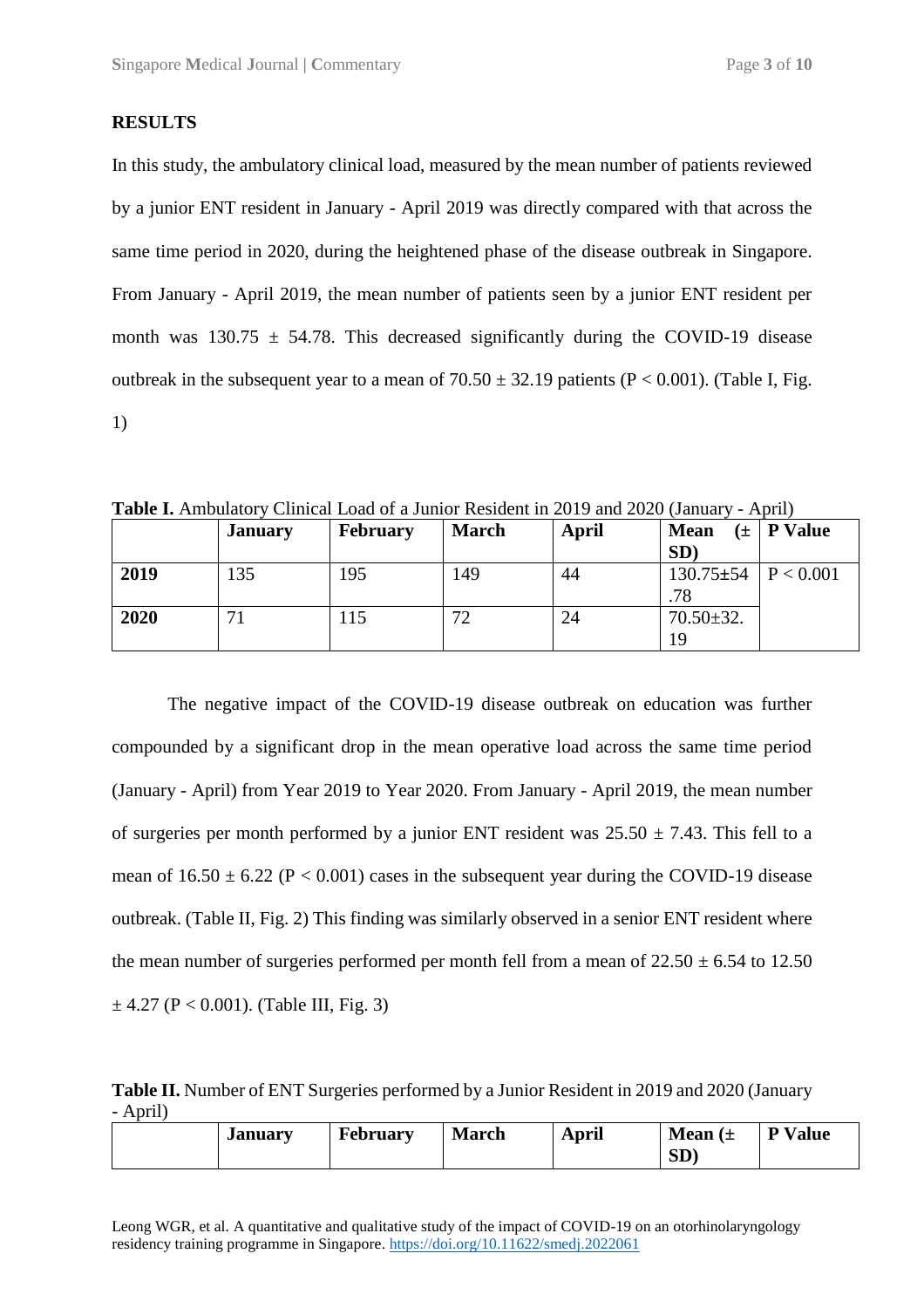| 2019 | $\cap$<br>ے د | $\sim$<br>∼ | 30            | IJ | $25.50 \pm 7.4$<br>ت | P < 0.001 |
|------|---------------|-------------|---------------|----|----------------------|-----------|
| 2020 | ററ<br>∠∠      | 20          | $\circ$<br>10 |    | $16.50 \pm 6.2$      |           |

**Table III.** No. of ENT surgeries performed by a Senior Resident in 2019 and 2020 (January - April)

|      | <b>January</b> | <b>February</b> | <b>March</b> | April | <b>Mean</b> $(\pm$<br>SD) | <b>P</b> Value |
|------|----------------|-----------------|--------------|-------|---------------------------|----------------|
| 2019 | 25             | 21              | 31           | 13    | $22.50 \pm$<br>6.54       | P < 0.001      |
| 2020 | 18             | IJ              | 10           |       | $12.50 \pm$<br>4.27       |                |

During the COVID-19 disease outbreak, ENT residents from TTSH were deployed to support the screening facility at the National Centre for Infectious Diseases (NCID). In Singapore, the NCID is the designated frontline healthcare institution for the management of patients with COVID-19. The first ENT resident was deployed to the NCID Screening Facility on January 31, 2020. Each rotation to the screening facility lasted a total of ten days in duration. Up till June 2020, ENT residents are still being deployed to NCID on a regular basis.

The educational disruptions to routine effected by the COVID-19 outbreak also persisted in other facets of the ENT residency training programme. On January 28, 2020, the 4-day NHG (National Healthcare Group) ENT Surgical Dissection Course was cancelled, just one day prior to the expected course date. Postponements in educational events also extended to residency examinations and assessments. On January 30, 2020, it was announced that the annual ACGME-I (Accreditation Council for Graduate Medical Education - International) Otolaryngology Training Examination originally planned for March 2020 was cancelled. Similarly, on March 10, 2020, the Academy of Medicine, Singapore, announced that the Exit Accreditation Examination would be postponed from May 16, 2020 to a tentative date two months later. Likewise, the Masters of Medicine (ENT) Examination was postponed from April 2020 to August 2020.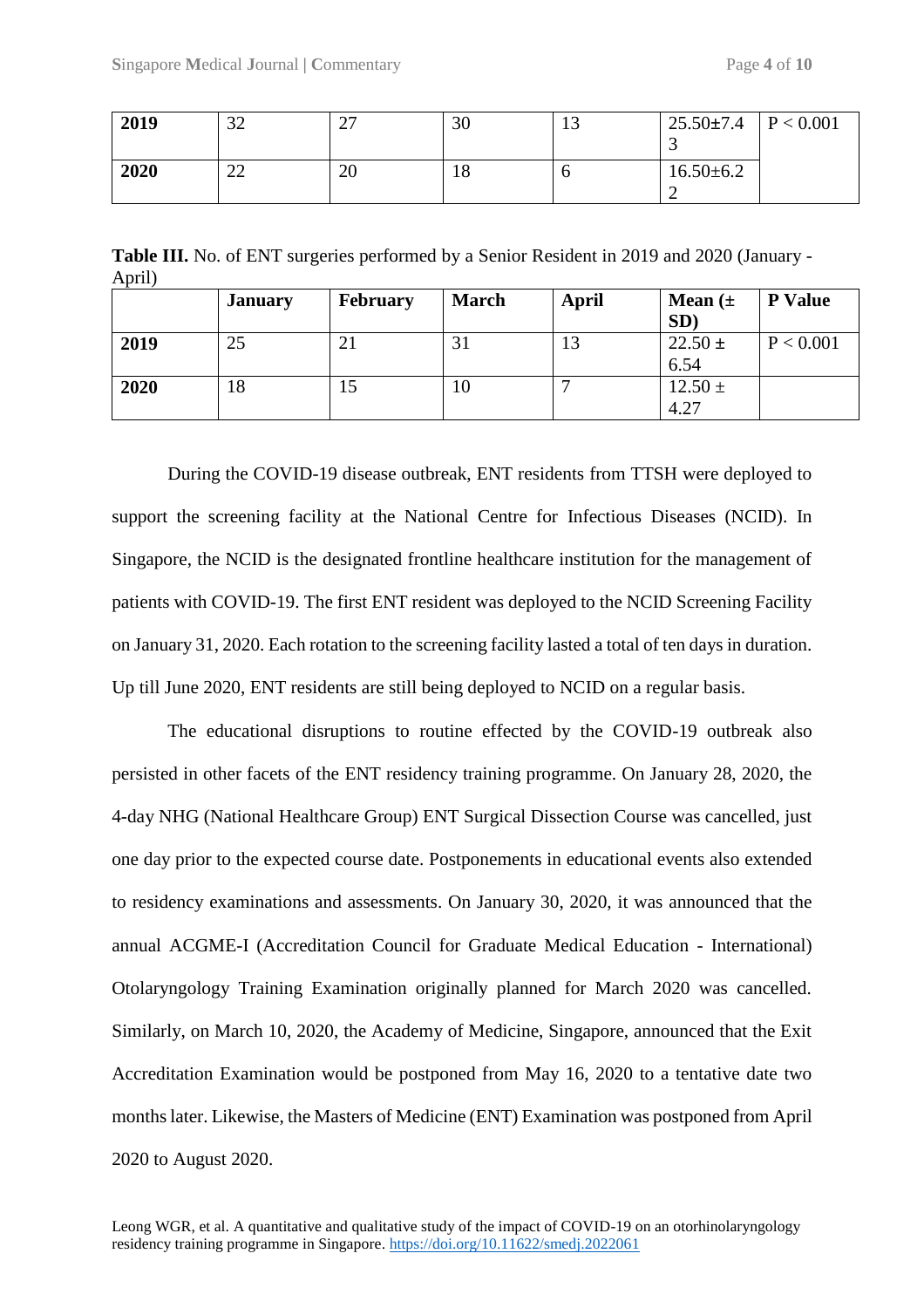In addition, to comply with increasingly stringent social distancing measures enforced by healthcare authorities, effective from February 3, 2020, the weekly national centralised inperson teaching seminar was moved to a web-based livestream broadcast. The weekly institutional teaching sessions in TTSH were also postponed indefinitely from February 13, 2020 onwards. The latter resulted in a weekly reduction of 3 hours of protected training time, further compromising valuable training opportunities for residents.

The psychological impact of the COVID-19 disease outbreak on residents is similarly apparent. In this study, the mean GHQ-12 score among the residents was 14. All residents felt that they had difficulty concentrating on their tasks (Question 1), 42.87% of residents felt that they had problems overcoming their difficulties (Question 6), 57.14% of residents felt that they were not able to enjoy their day-to-day activities (Question 7) and 57.14% of residents felt that their overall happiness was less than usual during this period (Question 12).

Their mean IES-R score was 14 which implied that none of the residents had scores that raise clinical concern of PTSD.

#### **DISCUSSION**

Amongst the myriad of policies introduced by the Ministry of Health to divert resources to the management of the COVID-19 outbreak, both elective and emergency surgical procedures sans oncologic and trauma surgeries were postponed with immediate effect. At the point of writing in June 2020, these policies remained in place. This resulted in a detrimental impact on the surgical training for ENT residents in TTSH. Operative load was reduced by 34.61% for a junior resident and 43.48% for a senior resident while the outpatient clinic consultations by a junior resident dropped by 45.80% during the COVID-19 pandemic. The decline in operative load was most pronounced in April 2020, during which a slew of measures termed the "Circuitbreaker" was introduced by local healthcare authorities in an attempt to stem further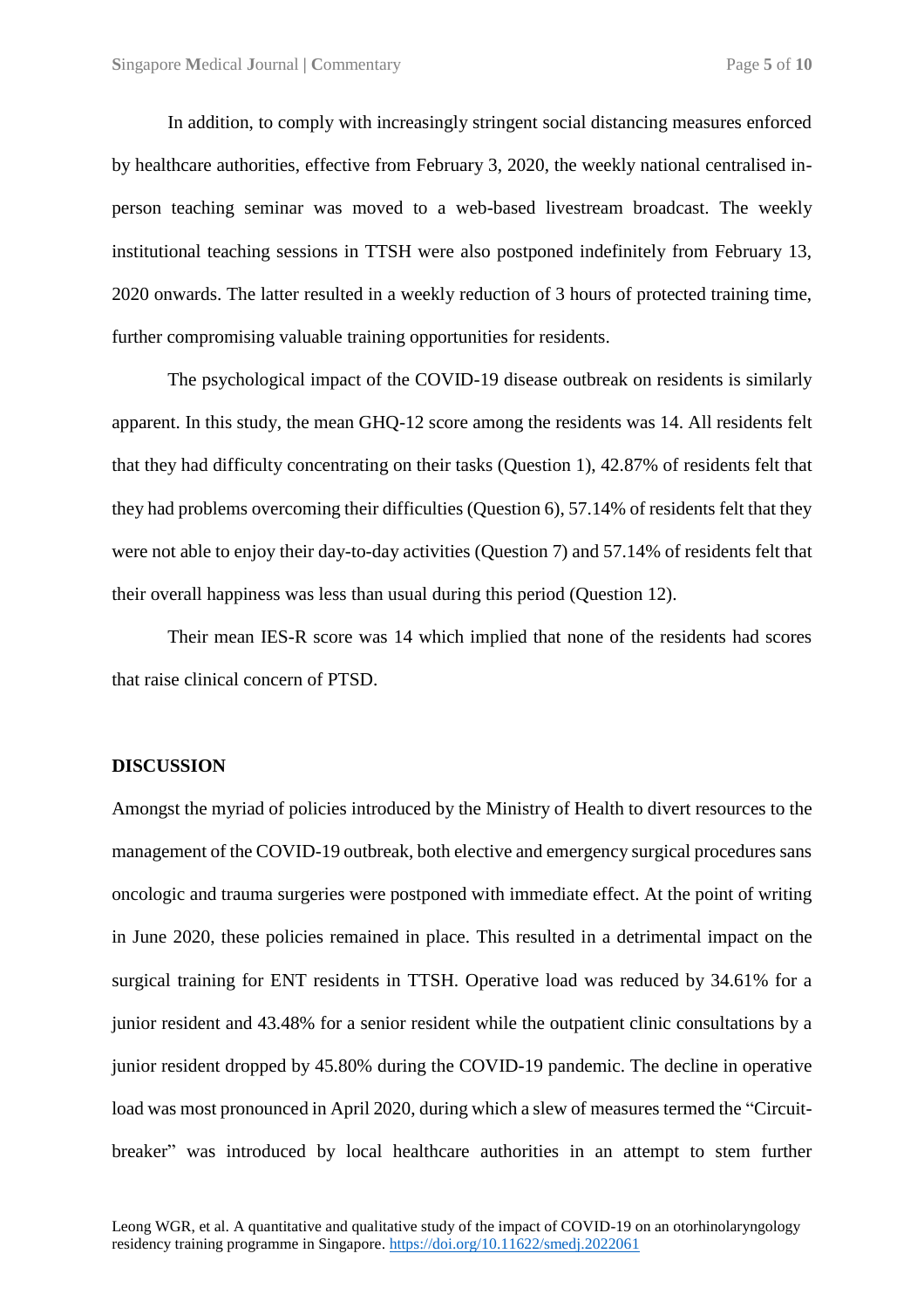community transmission of the disease. For TTSH, this comprised multiple measures, including the cancellation/ postponement of non-urgent elective ENT surgeries as well as the diversion of emergency cases to other restructured hospitals, necessarily resulting in a decline in emergency surgical cases.

In TTSH, institutional teaching sessions were postponed indefinitely to avoid large group gatherings of healthcare workers in the spirit of social distancing. The national centralised teaching seminars were permitted to proceed albeit via an online webcast platform.

We had learnt from the 2003 SARS pandemic that psychological distress is not uncommon amongst front-line healthcare workers.<sup>(6)</sup> Similarly in this COVID-19 outbreak, with medical education and clinical services pressed to adapt to this existential crisis, the anxiety and distress amongst ENT residents were understandably palpable. Disruptions to educational and clinical routines were significant and ever increasing. Medical conferences and ENT Intermediate and Exit Accreditation examinations were postponed, adding to the anguish and psychological distress already evident in ENT residents.

In addition, Otolaryngologists were at a uniquely higher risk of being infected with COVID-19 due to the frequent contact with the upper respiratory tract in their field of practice. During the course of routine evaluation and management of patients, they will invariably come into contact with upper respiratory tract secretions, which may become aerosolized during an inadvertent sneeze or cough.<sup> $(7)$ </sup> Such events typically occur during a nasal and upper airway endoscopy, or during routine examination of the oral cavity and oropharynx.<sup>(8)</sup> Therefore, ENT residents are in a particularly unique position that would undoubtedly contribute to the psychological stress they experience during the COVID-19 pandemic. This finding is well demonstrated in this study, in which ENT residents reported a mean GHQ-12 score of 14, for which a score of greater than 12 implies negative mental health.<sup> $(4)$ </sup> Significantly, greater than half of ENT residents from the NHG programme reported an overall decline in happiness and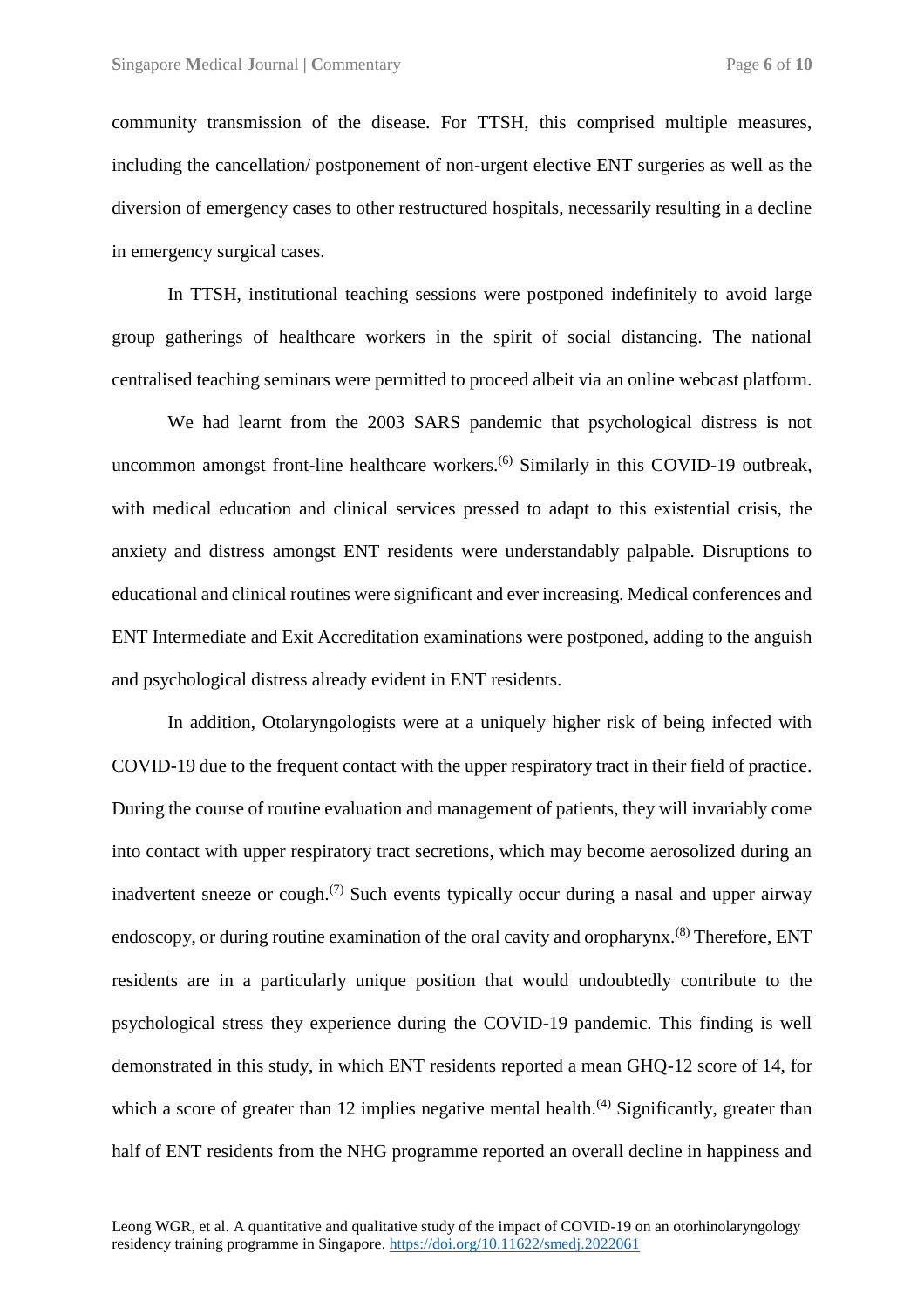inability to enjoy their usual day to day activities during this pandemic. However, despite these challenges, it is heartening to know that the resilience of the residents did not waver as demonstrated by their low IES-R scores. We believe that this may be ascribed to increased mental preparedness and stringent infection control measures after Singapore's SARS experience.<sup>(9)</sup>

It is without question that COVID-19 will leave an indelible scar on all healthcare professionals. While technology has attempted to seemingly mitigate the inconveniences of this challenging time, the pervasive impact of COVID-19 on residents' education and psychological wellness will remain with many for the rest of their lives. From an educational perspective, it is apparent that training opportunities were marginalised to serve critical healthcare needs during this pandemic. Should such an event unfortunately recur in the future, a necessary transition towards webcast-based examinations, educational courses and conferences to minimize disruptions to routine must happen when feasible. Additionally, increasing the frequency of formative assessments to better assess for training deficiencies, with remedial extension of training if required should remain an option. On a broader scale, the pervasive ramifications of this pandemic on graduate medical education as a whole must be taken into vital consideration. While the increased exposure to aerosol generating procedures in the practice of ENT may render ENT doctors more vulnerable, the tentacles of the COVID-19 pandemic are far-reaching, with residents and faculty from a myriad of disciplines succumbing to the COVID-19 pandemic in the United States of America. Further studies should therefore evaluate the wider impact of this pandemic on graduate medical education in Singapore as the negative repercussions on this foundation of healthcare can have potentially deleterious effect on the health and happiness of a nation.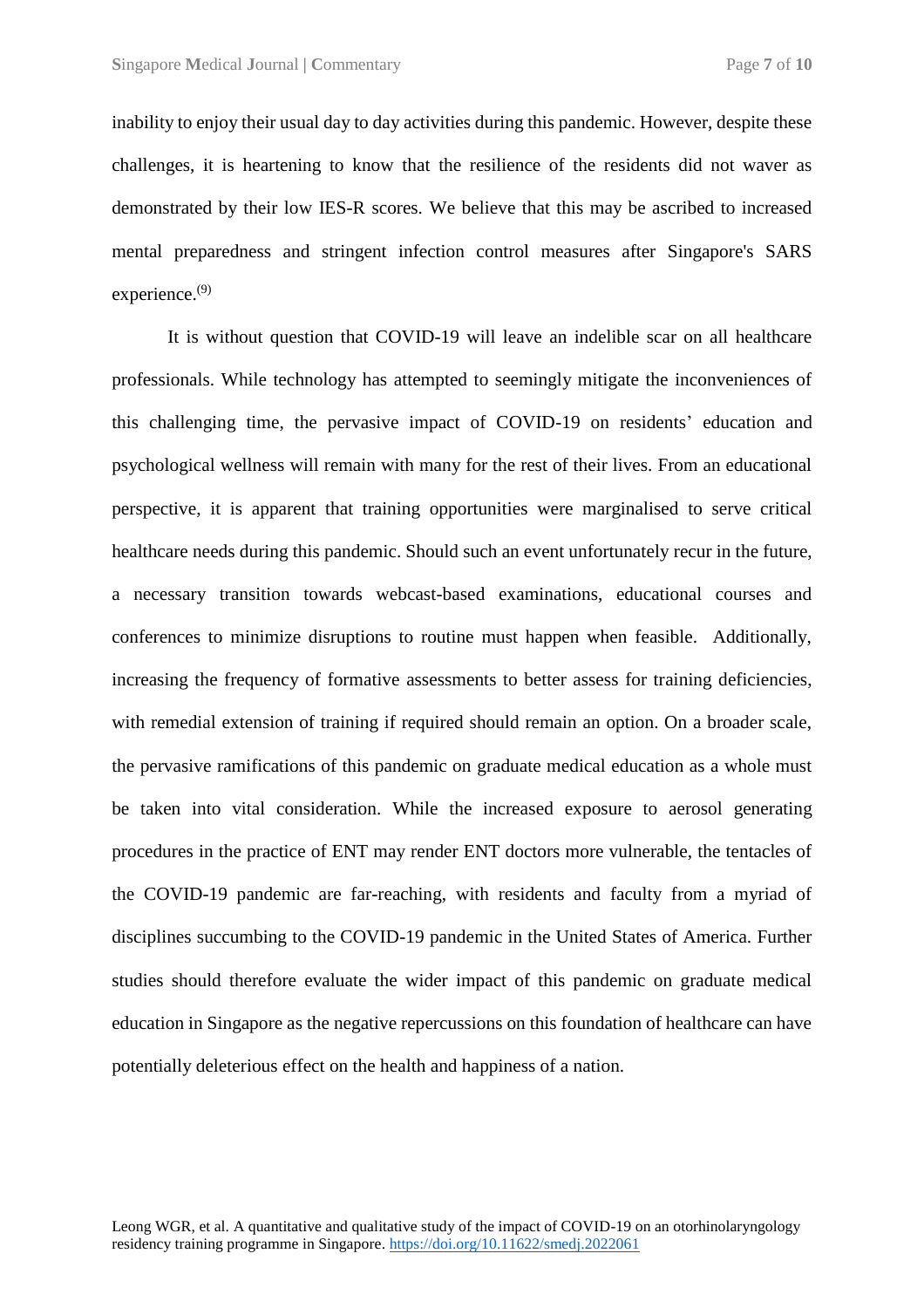#### **REFERENCES**

- 1. Zhu N, Zhang D, Wang W, et al. A novel coronavirus from patients with pneumonia in China, 2019. N Engl J Med 2020; 382:727-33.
- 2. Cucinotta D, Vanelli M. WHO declares COVID-19 a pandemic. Acta Biomed 2020; 91:157-60.
- 3. Romppel M, Braehler E, Roth M, Glaesmer H. What is the General Health Questionnaire-12 assessing? Dimensionality and psychometric properties of the General Health Questionnaire-12 in a large scale German population sample. Compr Psychiatry 2013; 54:406-13.
- 4. Goldberg DP, Gater R, Sartorius N, et al. The validity of two versions of the GHQ in the WHO study on mental illness in general healthcare. Psychol Med 1997; 27:191-7.
- 5. Creamer M, Bell R, Failla S. Psychometric properties of the Impact of Event Scale Revised. Behav Res Ther 2003; 41:1489-96.
- 6. Verma S, Mythily S, Chan YH, et al. Post-SARS psychological morbidity and stigma among general practitioners and traditional Chinese medicine practitioners in Singapore. Ann Acad Med Singap 2004; 33:743-8.
- 7. Tran K, Cimon K, Severn M, Pessoa-Silva CL, Conly J. Aerosol generating procedures and risk of transmission of acute respiratory infections to healthcare workers: a systematic review. PLoS One 2012; 7:e35797.
- 8. Mick P, Murphy R. Aerosol-generating otolaryngology procedures and the need for enhanced PPE during the COVID-19 pandemic: a literature review. J Otolaryngol Head Neck Surg 2020; 49:29.
- 9. Tan CC. SARS in Singapore--key lessons from an epidemic. Ann Acad Med Singap 2006; 35:345-9.
- 10. Byrne LM, Holmboe ES, Kirk LM, Nasca TJ. GME on the frontlines-health impacts of COVID-19 across ACGME-accredited programs. J Grad Med Educ 2021; 13:145-52.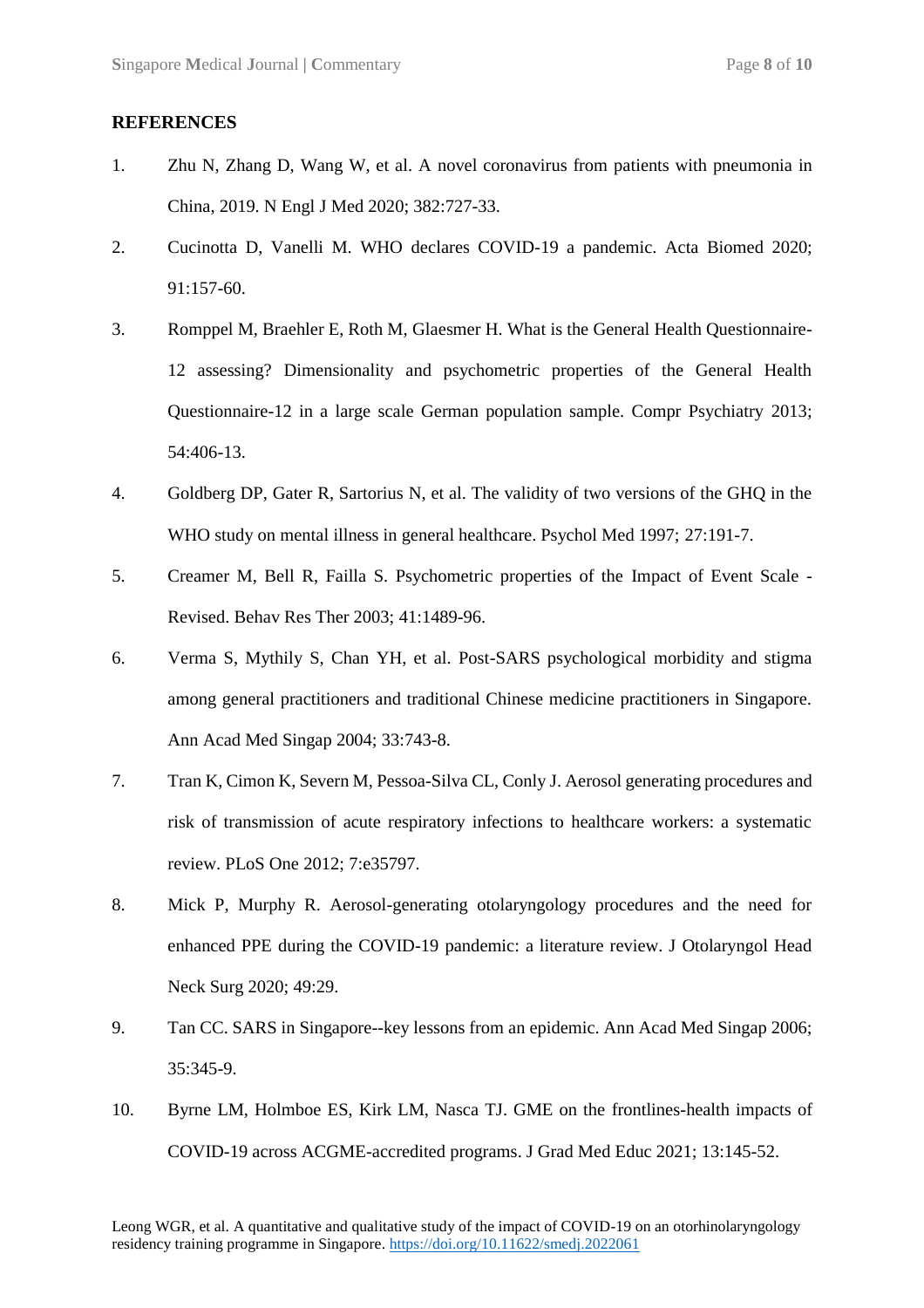### **FIGURES**



**Fig. 1.** Ambulatory Clinical Load of a Junior Resident in 2019 and 2020 (January - April)





- April)